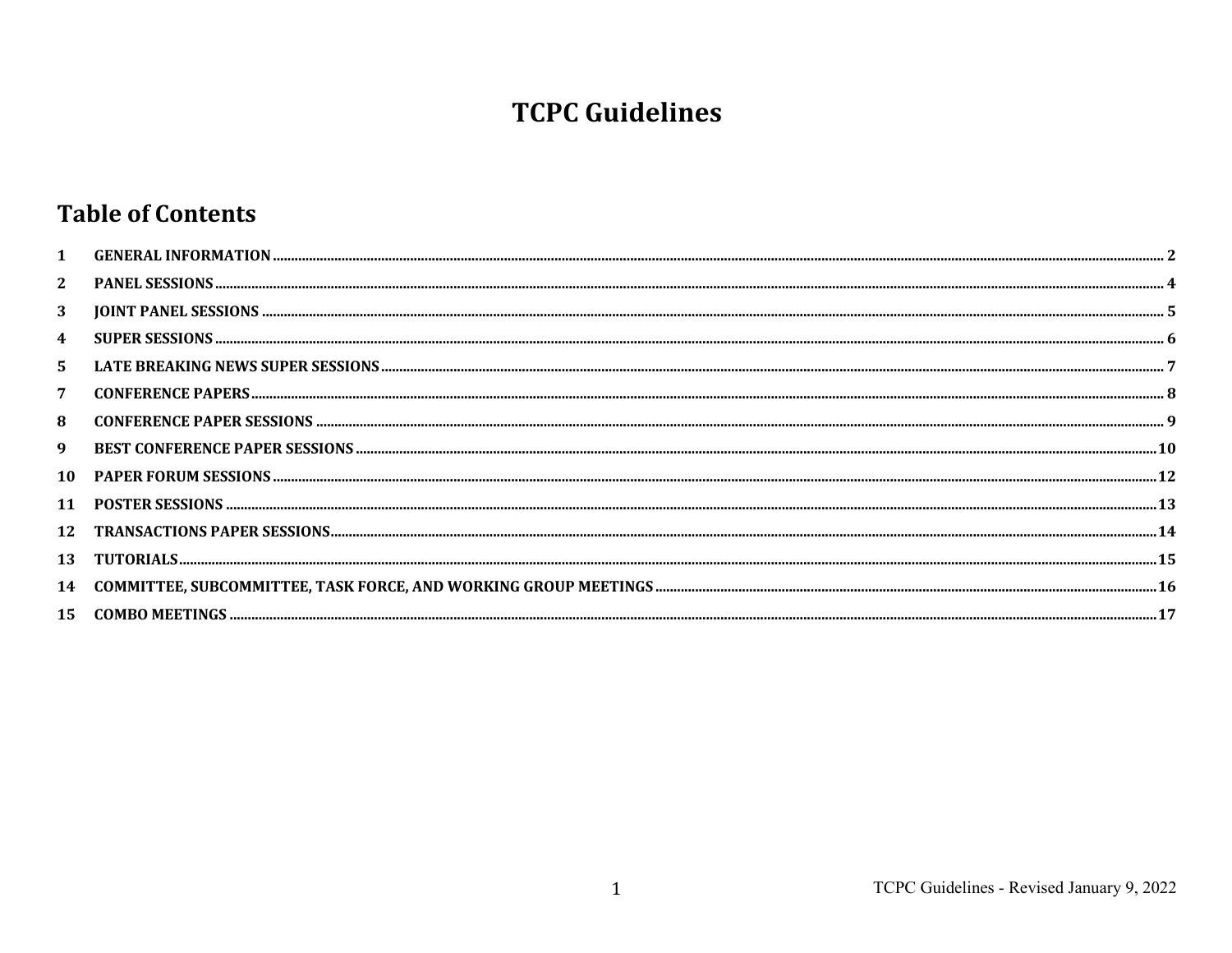# **TCPC Guidelines**

# **1 General Information**

- 1. These guidelines are intended to help TCPCs (Technical Committee Program Chairs) understand the general responsibilities, tasks, and timelines required to develop the technical program for the PES General Meeting (GM), which is held annually, usually in July. The guidelines are written to focus on the GM, although TCPCs also carry out similar tasks for the Transmission & Distribution Conference and Exposition (T&D Conference).
- 2. Some Technical Committees designate the Vice Chair as the TCPC; others designate a separate individual to serve as TCPC. Several Technical Committees (e.g., AMPS, PSOPE) have a TCPC for each subcommittee due to the large number of papers submitted to the committee. In that case, there is a coordinating TCPC for the whole committee.
- 3. The TCPCs constitute the Technical Sessions Committee, which is a standing committee of the Technical Council. The ex-officio chair of the Technical Sessions Committee is the Technical Council Vice Chair. The Technical Sessions Committee develops the technical program for the GM and develops guidelines to maintain and improve the quality of the technical aspects of the GM.
- 4. Many Technical Committees transition from one term to the next at the beginning of a calendar year (often every other year). Some Technical Committees transition the TCPC role to coincide with the start of TCPC activities for the next GM, such that one individual follows through the planning for the upcoming GM from the beginning through the end of the GM and its wrap-up. For Technical Committees that transition in the midst of the planning activities (e.g., on January 1) it is important that the outgoing TCPC and incoming TCPC communicate about the completed activities and the upcoming activities to ensure a smooth planning process.
- 5. TCPCs are expected to participate in the activities of the Technical Sessions Committee, including one meeting (typically Tuesday) at the GM; one meeting (typically Monday) at the Joint Technical Committee Meeting (JTCM), which is held annually in January; and conference calls that might be necessary from time to time. Conference call-in numbers are typically set up for the face-to-face meetings to accommodate TCPCs who cannot attend, but in-person attendance by the TCPC or a knowledgeable substitute is encouraged, especially for Technical Committees that have extensive activities at the GM (e.g., panel sessions, working group/subcommittee meetings, Conference Papers).
- 6. At the present time, two separate lists of TCPCs are maintained for different purposes.
	- a. The PES Staff maintains an email alias list for TCPCs to communicate important information to the TCPCs. It is critical that each Technical Committee promptly notify the PES Staff (m.proetto@ieee.org) of any changes in their respective TCPCs or their contact information, including any overlapping terms of office.
	- b. It is also critical that each Technical Committee promptly notify the Technical Council Secretary of any changes in their respective TCPCs or their contact information, including any overlapping terms of office.
- 7. The guidelines in this document describe the activities and responsibilities for each type of technical session: Panel Sessions, Joint Panel Sessions, Super Sessions, Conference Papers (Best Conference Paper Sessions, Paper Forum Sessions, and Poster Sessions),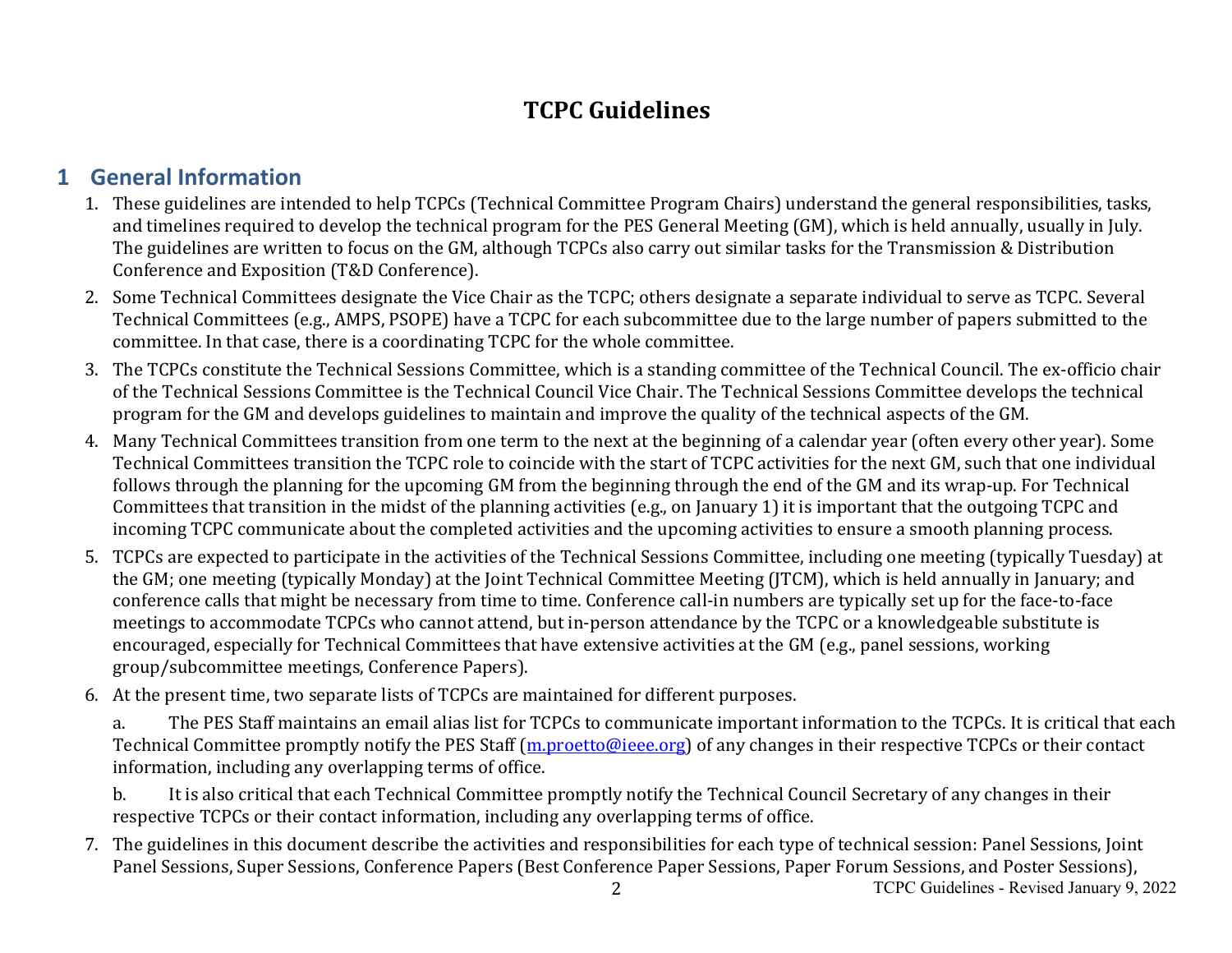Transactions Paper Sessions, Tutorials, Subcommittee/Working Group Meetings, Combo Sessions. Each of these types of session is addressed in the following sections.

8. The activities for each type of session are described in general terms related to events such as the submittal period for panels and papers or the periods before, during and after the JTCM. The exact dates and deadlines for the activities are established and published by the PES Staff (currently Maria Proetto) as part of the timeline required to develop and finalize the GM Program. These deadlines are critical and must be followed by TCPCs.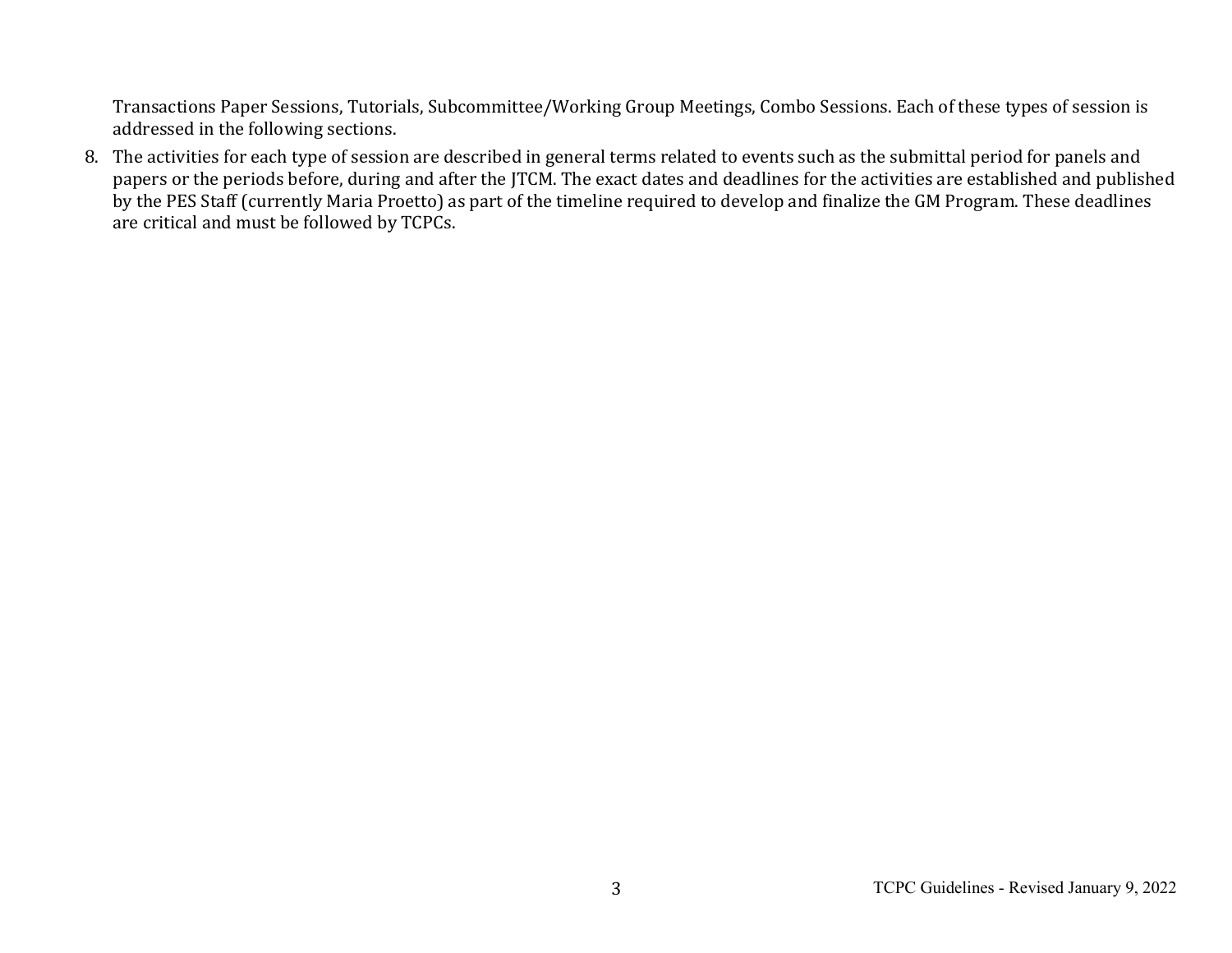#### **2 Panel Sessions**

|                                       | Before MIRA opens                                                                                                | While MIRA is open                                                                                                                                                                                                         | After MIRA closes<br>until JTCM                                                                                                                                                                      | During JTCM                                                         | After JTCM                                                                                                                                                                                                                                                              | Approaching GM                                                                                                                  | During GM                                                                                                                                                                                                                                                                                                                                                                                                                                                         | After GM                                                                                                                          |
|---------------------------------------|------------------------------------------------------------------------------------------------------------------|----------------------------------------------------------------------------------------------------------------------------------------------------------------------------------------------------------------------------|------------------------------------------------------------------------------------------------------------------------------------------------------------------------------------------------------|---------------------------------------------------------------------|-------------------------------------------------------------------------------------------------------------------------------------------------------------------------------------------------------------------------------------------------------------------------|---------------------------------------------------------------------------------------------------------------------------------|-------------------------------------------------------------------------------------------------------------------------------------------------------------------------------------------------------------------------------------------------------------------------------------------------------------------------------------------------------------------------------------------------------------------------------------------------------------------|-----------------------------------------------------------------------------------------------------------------------------------|
| Committee/<br>Subcommittee<br>Members | • Propose panel<br>session topics,<br>potential panelists,<br>potential session<br>chair, potential<br>panelists | $\bullet$                                                                                                                                                                                                                  |                                                                                                                                                                                                      |                                                                     | $\bullet$                                                                                                                                                                                                                                                               |                                                                                                                                 | • Attend Panel Sessions<br>sponsored by<br>committee or<br>subcommittee<br>• Actively participate in<br>discussions                                                                                                                                                                                                                                                                                                                                               | $\bullet$                                                                                                                         |
| <b>TCPC</b>                           | $\bullet$ Manage committee<br>process to select<br>panel proposals                                               | • Recruit/select<br><b>Session Moderator</b><br>• Submit panel<br>proposals to MIRA-<br>title; panel<br>description; Session<br>Moderator name,<br>affiliation, & email<br>address, proposed<br>day, time, and<br>duration | $\bullet$                                                                                                                                                                                            | • Coordinate<br>scheduling of<br>panels with<br>other<br>committees | • Verify that Session<br>Moderators have<br>entered details for<br>approved panels in<br>MIRA-panelist<br>name, affiliation,<br>contact information.<br>topic title/details                                                                                             | • Verify that<br>Session<br>Moderators are<br>following up with<br>panelists on<br>developing and<br>uploading<br>presentations | • Remind Session<br>Moderators to enter<br>presenter and<br>audience attendance<br>information in MIRA                                                                                                                                                                                                                                                                                                                                                            | • Verify all<br>Session<br>Moderators<br>have entered<br>presenter and<br>audience<br>attendance<br>information in<br><b>MIRA</b> |
| Session<br>Moderator                  | $\bullet$                                                                                                        | Design panels-e.g.,<br>preferred<br>perspectives to be<br>covered, number of<br>panelists (normally 3-<br>5), source of potential<br>panelists, duration of<br>panel (normally 2 or<br>4 hours)                            | • Recruit panelists<br>and negotiate<br>perspectives to be<br>covered<br>• Submit panelist<br>information to<br>MIRA-panelist<br>name, affiliation,<br>email address,<br>presentation<br>topic/title | $\bullet$                                                           | • Confirm panelists'<br>presentations<br>conform to panel<br>session plans<br>• Finalize details for<br>approved panels in<br>MIRA-session title,<br>date/time, session<br>description, panelist<br>name, affiliation,<br>email address.<br>presentation<br>topic/title | • Check that<br>panelist<br>presentations are<br>uploaded to MIRA                                                               | • Attend Presenter<br>Breakfast on day of<br>panel-collect<br>presentation files,<br>discuss session<br>timing and sequence,<br>allow plenty of time<br>for discussion<br>• Moderate session-<br>generally hold<br>questions until all<br>have presented,<br>encourage open and<br>lively discussion,<br>"plant" questions to<br>start discussion<br>(moderator asks, or<br>an audience plant<br>asks)<br>• Enter presenter and<br>audience attendance<br>in MIRA | $\bullet$                                                                                                                         |
| Author/<br>Presenter/<br>Panelist     | $\bullet$                                                                                                        | $\bullet$                                                                                                                                                                                                                  | • Submit brief<br>description of<br>presentation<br>perspective to<br>Session<br>Moderator                                                                                                           | $\bullet$                                                           | $\bullet$                                                                                                                                                                                                                                                               | • Upload<br>presentation to<br><b>MIRA</b>                                                                                      | • Attend Presenter<br><b>Breakfast</b><br>• Hand over<br>presentation file to<br><b>Session Moderator</b><br>• Arrive at session<br>room 10 minutes<br>early                                                                                                                                                                                                                                                                                                      | $\bullet$                                                                                                                         |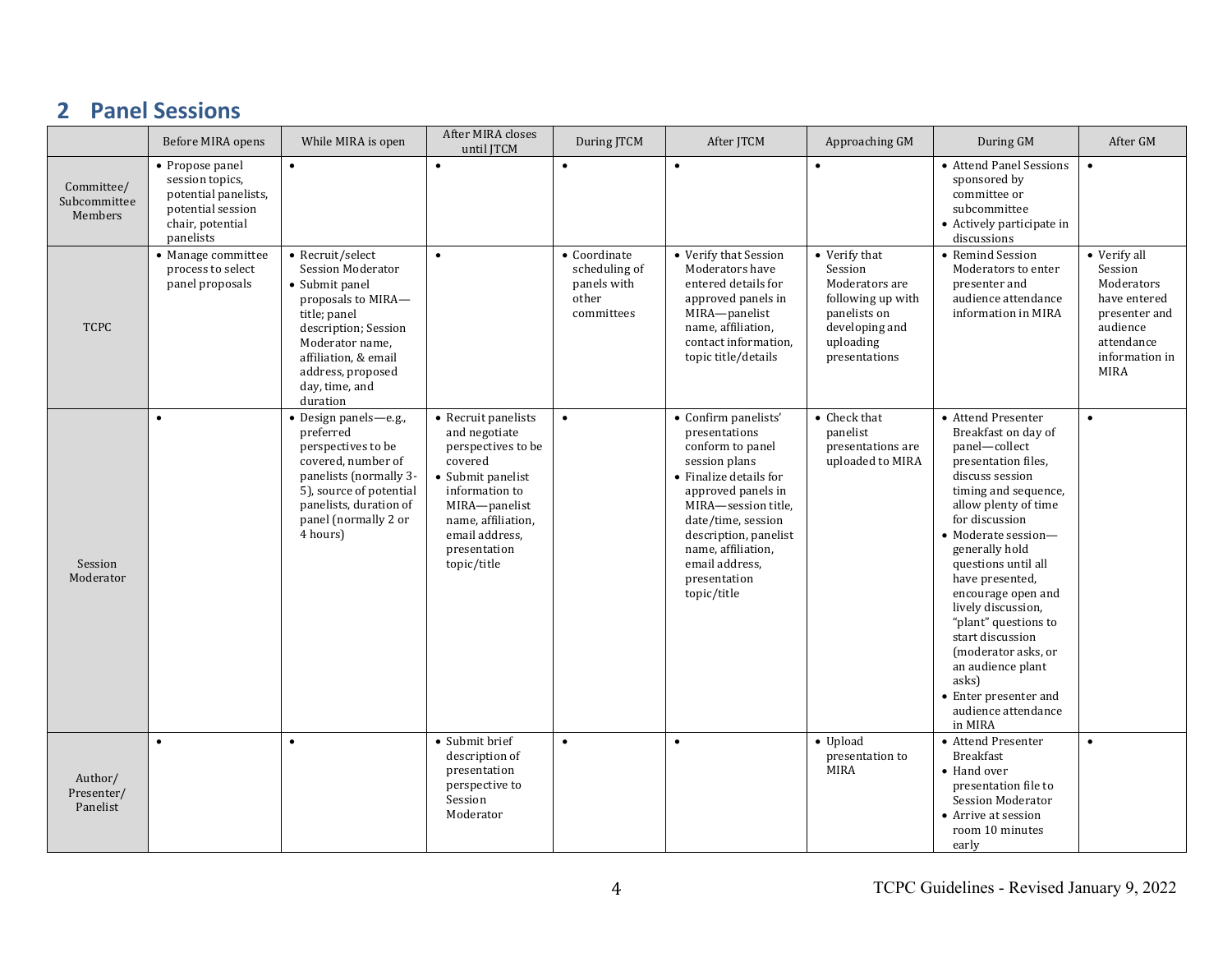#### **3 Joint Panel Sessions**

- 1. Two or more Technical Committees may work together to develop a panel session proposal.
- 2. Only one TCPC can manage the panel session in MIRA, so the sponsoring Technical Committees need to agree which committee's TCPC will enter and manage the session in MIRA.
- 3. The overall process and schedule is the same as for a panel session sponsored by a single Technical Committee, but the participating TCPCs need to allow time for inter-committee coordination throughout.
- 4. Consider using co-moderators to ensure perspectives of all sponsoring Technical Committees are represented.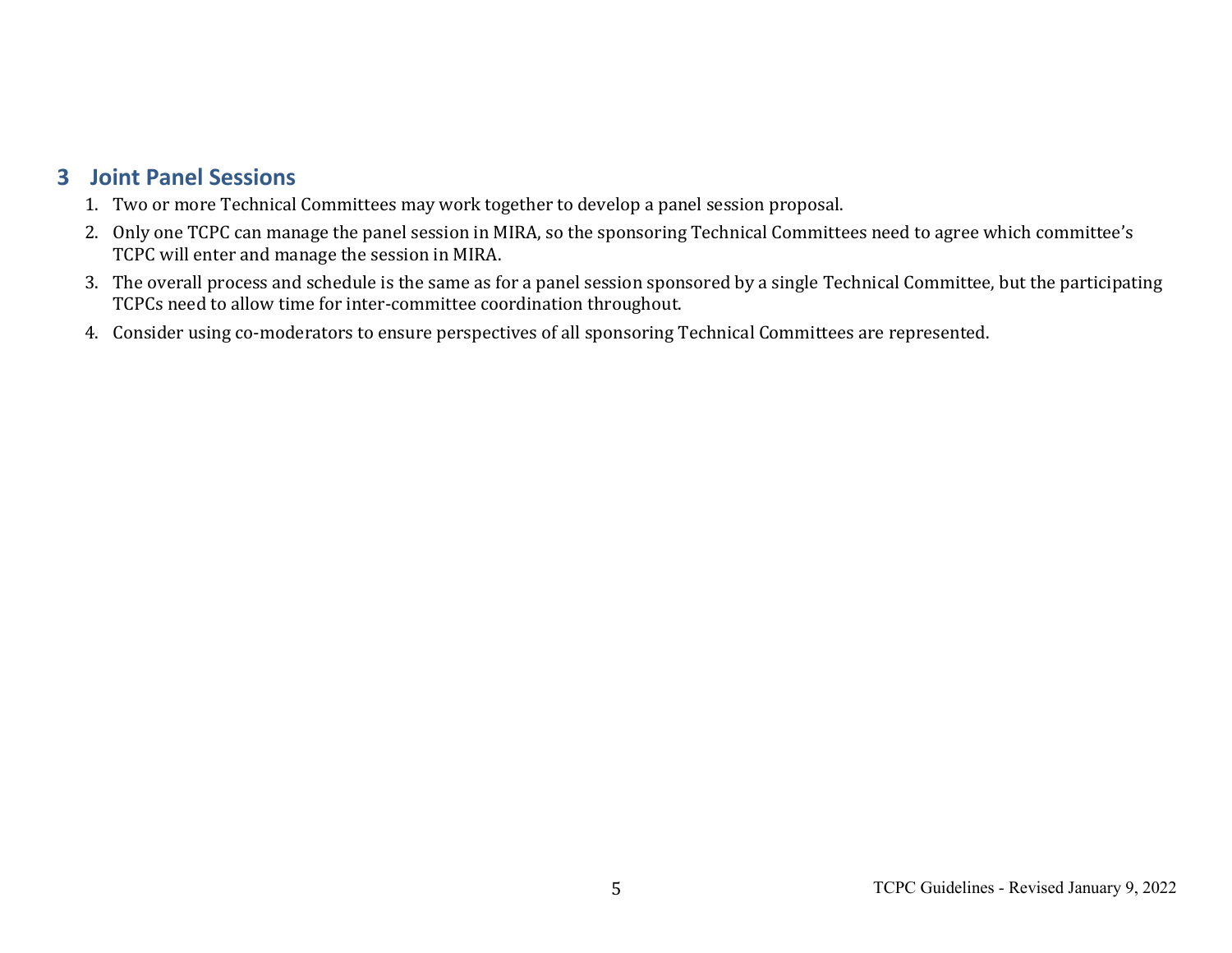#### **4 Super Sessions**

- 1. The Technical Sessions Committee (TCPCs and Technical Council Officers) and GM Steering Committee agree on the Super Session topics and provides the list of topics to the webmaster for posting on the GM website. It is critical for this information to be posted as early as possible to publicize the GM and attract attendees.
- 2. The Technical Sessions Committee proposes candidate organizers for each Super Session.
- 3. The Technical Council Officers and GM Steering Committee select and recruit the organizer for each Super Session.
- 4. The Technical Council Officers may select a Super Session Coordinator.
- 5. The Super Session Coordinator follows up with the Super Session organizers to ensure the session planning is progressing as needed.
- 6. The Super Session Coordinator provides updated information to the webmaster for the GM website as it becomes available.
- 7. A Super Session organizer may become the Session Chair or may elect to recruit another qualified person to be Session Chair.
- 8. The Super Session organizers design their respective panels (i.e., perspectives of panelists) and recruit panelists.
- 9. Super Session Chairs submit the session title and description to Maria Proetto for entry in MIRA.
- 10. Super Session Chairs submit panelist details (name, affiliation, contact information, and presentation title) to Maria Proetto for entry in MIRA.
- 11. Super Session panelists upload their presentations to MIRA.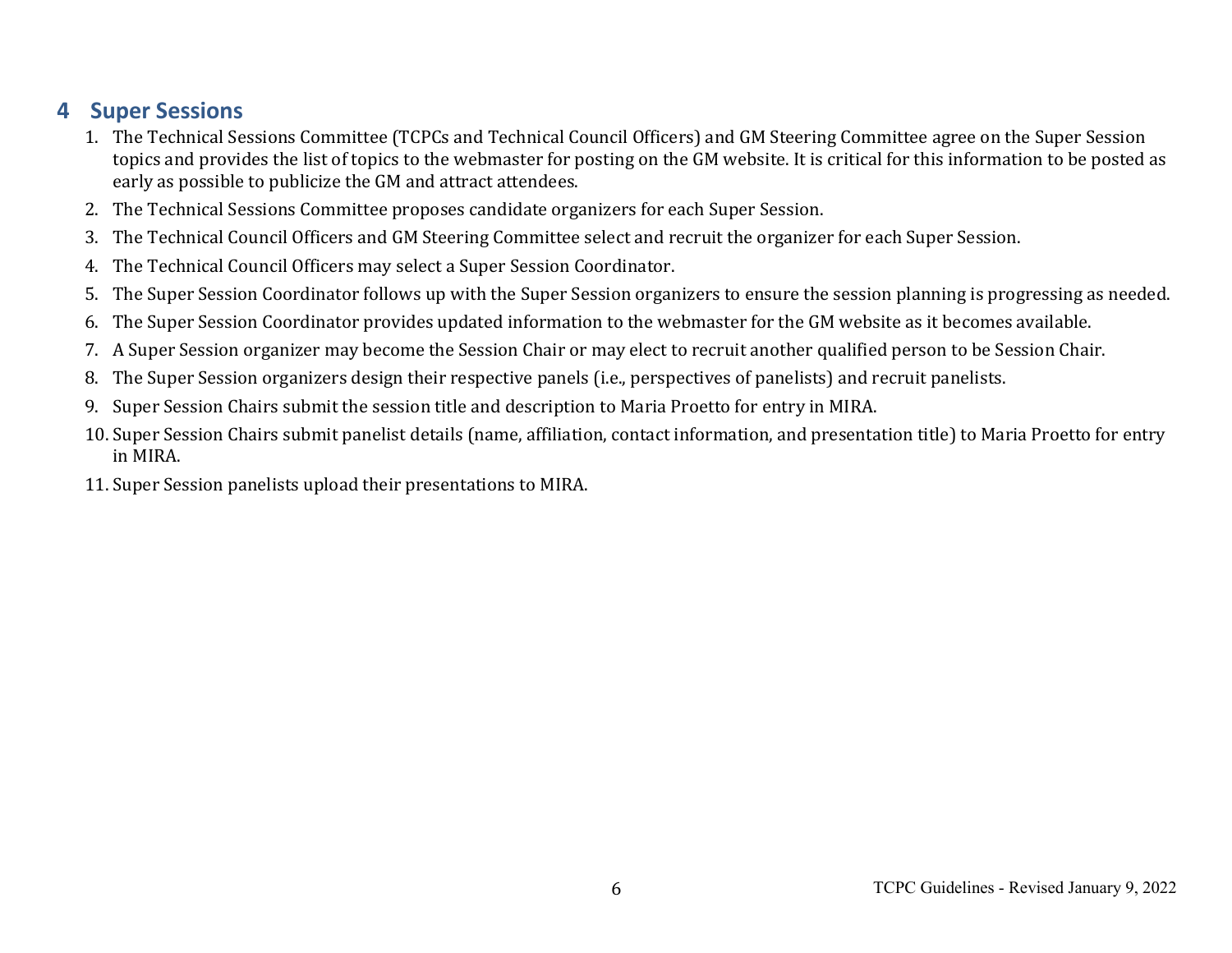#### **5 Late Breaking News Super Sessions**

- 1. A "Late Breaking News" Super Session may be developed for presentation as a special form of Super Session. Because the nature of late breaking news precludes use of the same planning process and advance preparation as other Super Sessions, the schedule and procedural requirements for Super Sessions are compressed.
- 2. The Past Chair of The Technical Council serves as the Late Breaking News Session Organizer.
- 3. The IEEE PES Industry Technical Support Leadership Committee (ITS-LC) provides the content of the Late Breaking News Session.
- 4. The Late Breaking News Session typically consists of two consecutive 2-hour sessions.
- 5. The following timeline and actions constitute the Late Breaking News Session planning process:
	- a. 6 months prior: ITS-LC provides two topics, one for each two-hour session, to the Late Breaking News Session Organizer, including tentative lists of panelists and session chair or co-chairs for each session.
	- b. 5 months prior: ITS-LC and Session Organizer finish clarifications and feedback and finalize the topics. ITS-LC submits a finalized 150-word summary of each of the two sessions to the Session Organizer. The Session Organizer submits the session titles, summaries, and session chair names to PES Staff (Maria Proetto) for entry into the MIRA System.
	- c. 4 months prior: Each session chair (supported by ITS-LC) finalizes all panelists and their topics, providing photo, bio, and topic for each panelist to PES Staff.
	- d. 3 months prior: The GM Marketing starts promoting the Late Breaking News Sessions.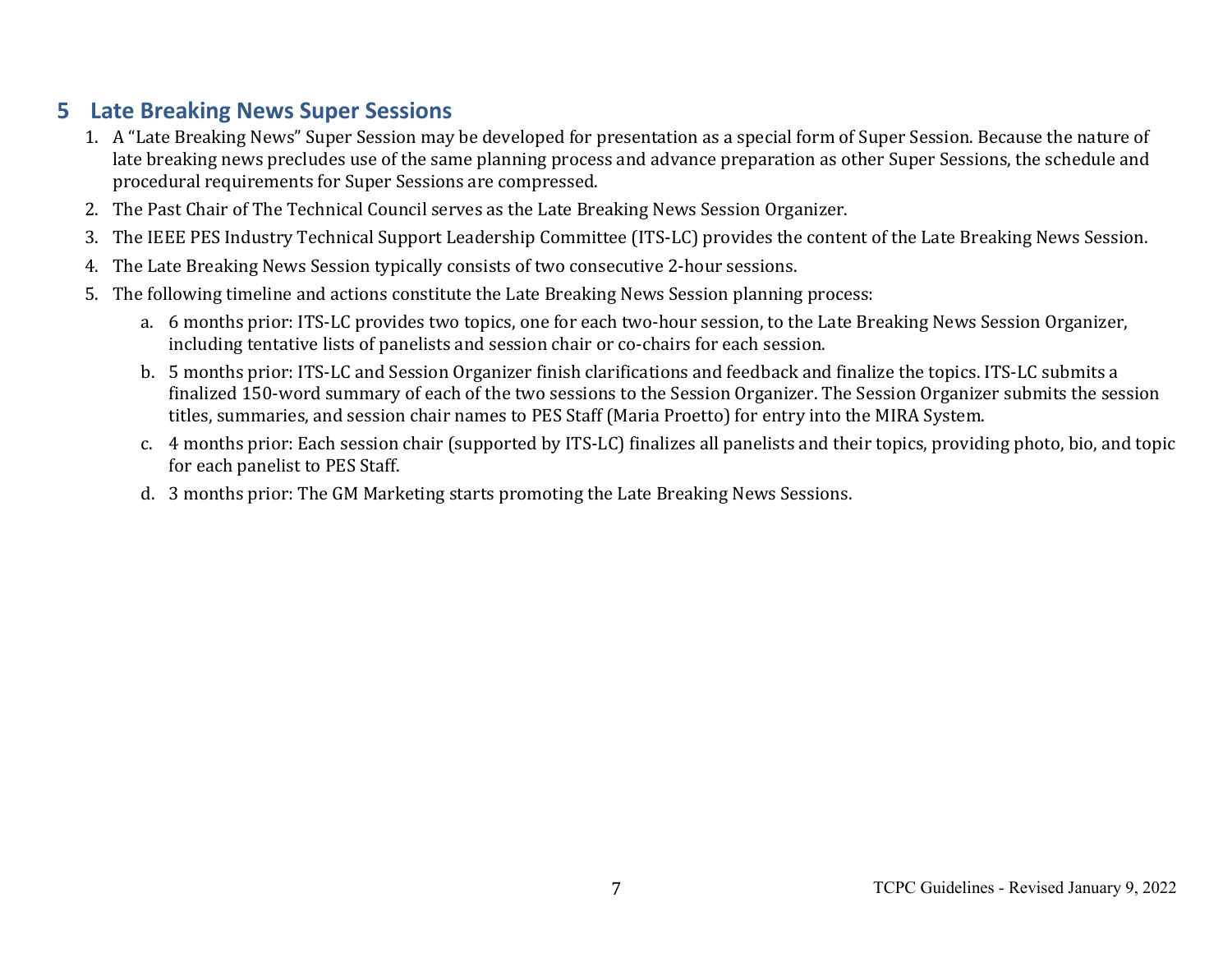### **7 Conference Papers**

- 1. Submitted Conference Papers are assigned to Technical Committees by PES staff for review, based on information provided by submitting authors.
- 2. The Technical Sessions Committee establishes quotas for acceptance of Conference Papers by each Technical Committee.
- 3. Following the closing of the MIRA site for paper submittals, TCPCs conduct a prompt preliminary review based on the following criteria:
	- a. Applicability to their respective Technical Committees
	- b. Adherence to PES limits on paper length
	- c. Adherence to PES requirements for formatting
	- d. Any other obvious problems requiring immediate action
- 4. TCPCs immediately request reassignment to another (specified) Technical Committee of any papers outside the scope of the TCPC's committee, using the MIRA site.
- 5. For any Conference Papers that violate page limits, formatting requirements, or other obvious problems, TCPCs decide whether to reject the paper directly, require revisions prior to technical review, or proceed with technical review conditional upon correction of the observed problems.
- 6. TCPCs assign the submitted papers to qualified reviewers using the MIRA site.
- 7. Reviewers submit their technical review and a quality rating to the MIRA site. Comments are required to support the reviewer's recommendation and rating, especially when the recommendation is to reject the paper or a low rating is submitted.
- 8. Reviewers recommending revision of a paper must submit their review according to the interim review deadline. After this interim deadline, the only remaining choices for recommendation are rejection or acceptance.
- 9. TCPCs might need to follow up with reviewers to ensure they meet the schedule deadlines and they submit adequately documented reviews and ratings.
- 10. TCPCs should defer accepting papers until most paper reviews and ratings have been completed to ensure the best papers can be accepted within the quotas established by the Technical Sessions Committee.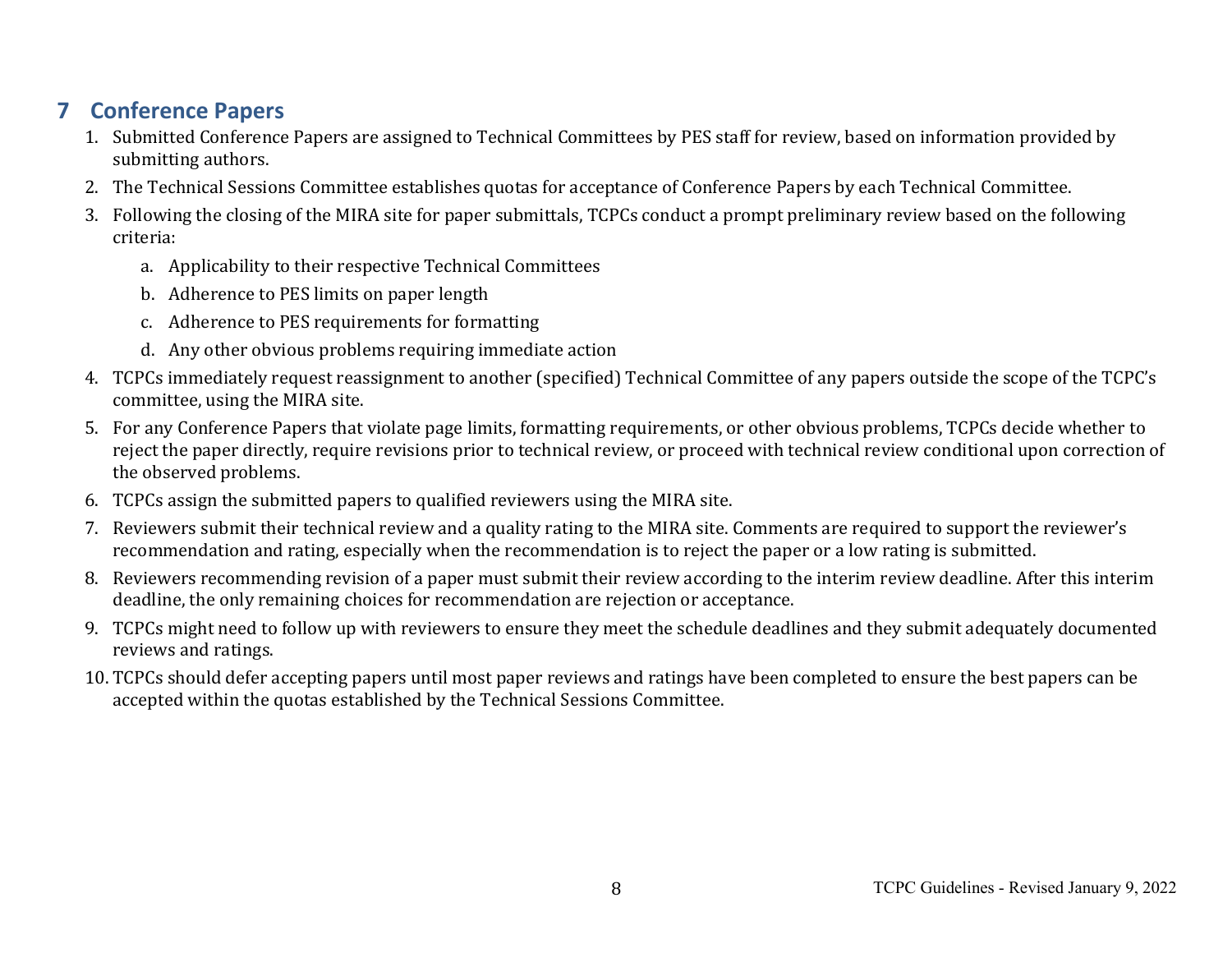#### **8 Conference Paper Sessions**

- 1. Accepted Conference Papers will be assigned to one of the following session types:
	- a. Best Conference Paper Sessions
	- b. Paper Forum Sessions
	- c. Poster Sessions
- 2. Conference Papers selected by a TCPC for a Paper Forum Session will be transferred to the Paper Forum Session Coordinator for scheduling into a session.
- 3. The TCPC will assign all other accepted Conference Papers to a Poster Session.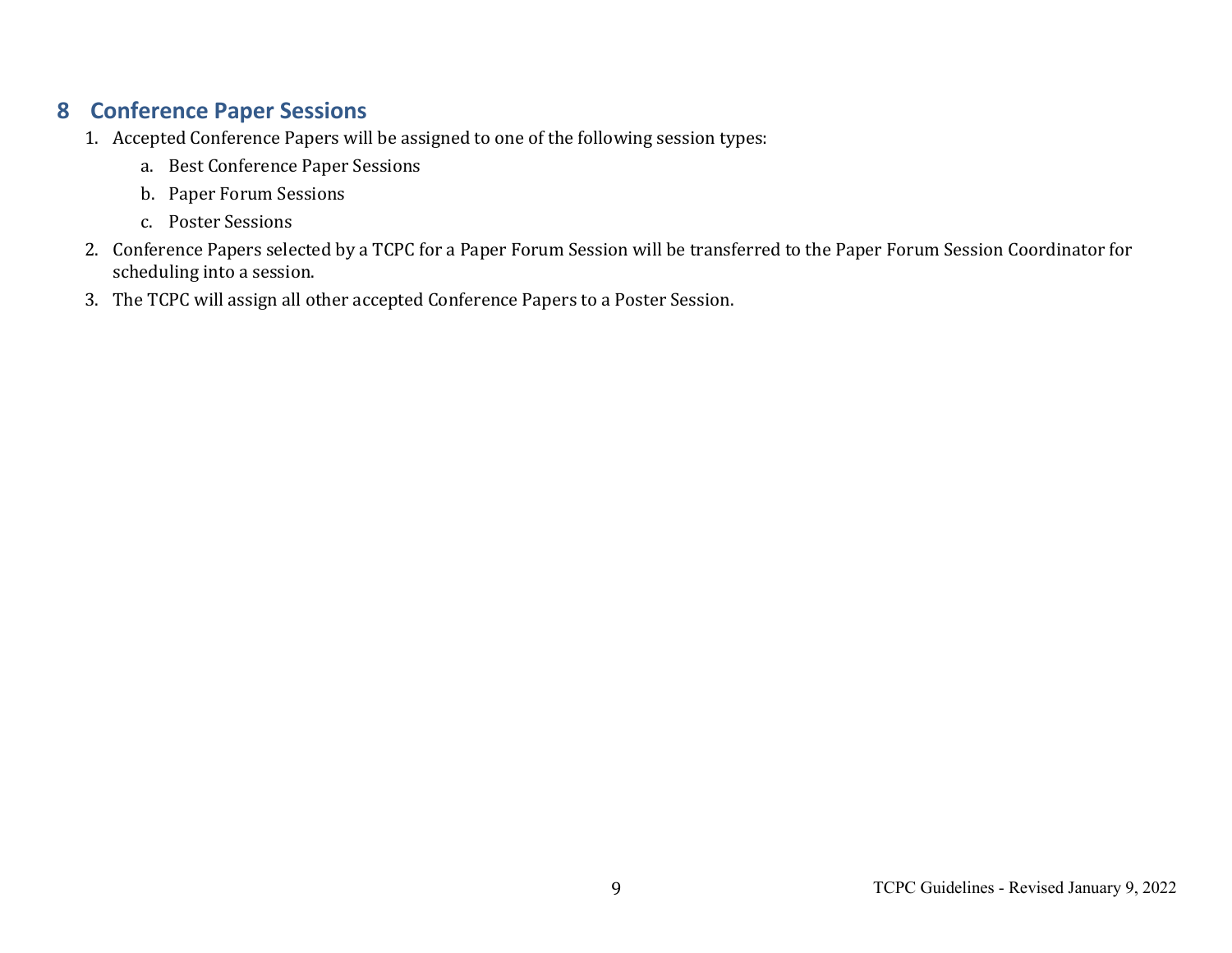#### **9 Best Conference Paper Sessions**

- 1. Approximately 10% of the accepted Conference Papers may be selected by the Technical Committees as the Best Conference Papers submitted for presentation at the General Meeting. The selected papers will be allocated to several (typically 2-4) concurrent Best Conference Papers Sessions, which are scheduled for Monday afternoon during the General Meeting.
- 2. The Best Conference Papers Session Coordinator allocates the available paper presentation slots to the Technical Committees based on the acceptance quotas allocated to the Technical Committees by the Technical Sessions Committee and the actual number of papers accepted, and then notifies the TCPCs of the quota for Best Conference Paper selections by each Technical Committee. This happens as soon as possible after the establishment of acceptance quotas by the Technical Sessions Committee and the deadline for paper acceptances as established by the schedule published by Maria Proetto.
- 3. TCPCs select the Best Conference Papers accepted by their respective Technical Committees up to the assigned quota and notify the Best Conference Papers Session Coordinator of their selections. For Technical Committees with multiple TCPCs (e.g., AMPS, PSOPE), the quota for Best Conference Paper selection is applied to the Technical Committee as a whole; the coordinating TCPC may allocate that quota as desired among the committee's subcommittees. *Please note that a very short time is available for TCPCs to make* these selections (normally only about 1 week), so it is advisable for TCPCs to keep track of highly rated papers as the individual *paper reviews are completed and ratings are available from the reviewers.*
- 4. The selected papers will be transferred to the Best Conference Papers Session Coordinator for assignment to Best Conference Paper sessions. These papers are consequently not available for scheduling into any other sessions, according to PES policy governing single presentation of papers.
- 5. The Best Conference Papers Session Coordinator allocates the selected Best Conference Papers among the available session slots.
- 6. The Best Conference Papers Session Coordinator contacts some or all the TCPCs to recruit session moderators and session judges, with the intention of having 2 co-moderators and 3-4 judges for each session. The Best Conference Papers Coordinator sends detailed instructions to the co-moderators and judges in advance of the General Meeting.
- 7. The session co-moderators manage the respective Best Conference Paper sessions, contacting the presenters before the GM, meeting the presenters at the Presenters Breakfast, collecting the presenters' presentations for loading onto a single laptop, ensuring the presenters post their posters in the Poster Session room prior to the Best Conference Papers session, moderating the session, and reporting presenter and attendee attendance after the session.
- 8. The session judges attend the complete session, score the presentations using a provided score sheet, meet at the conclusion of the session to consolidate their scores to select a single Best Conference Paper for the session, and report the results immediately to the Best Conference Papers Session Coordinator.
- 9. The Best Conference Papers Session Coordinator and the Vice President for Technical Activities recognize the Best Conference Paper winners at the Poster Session.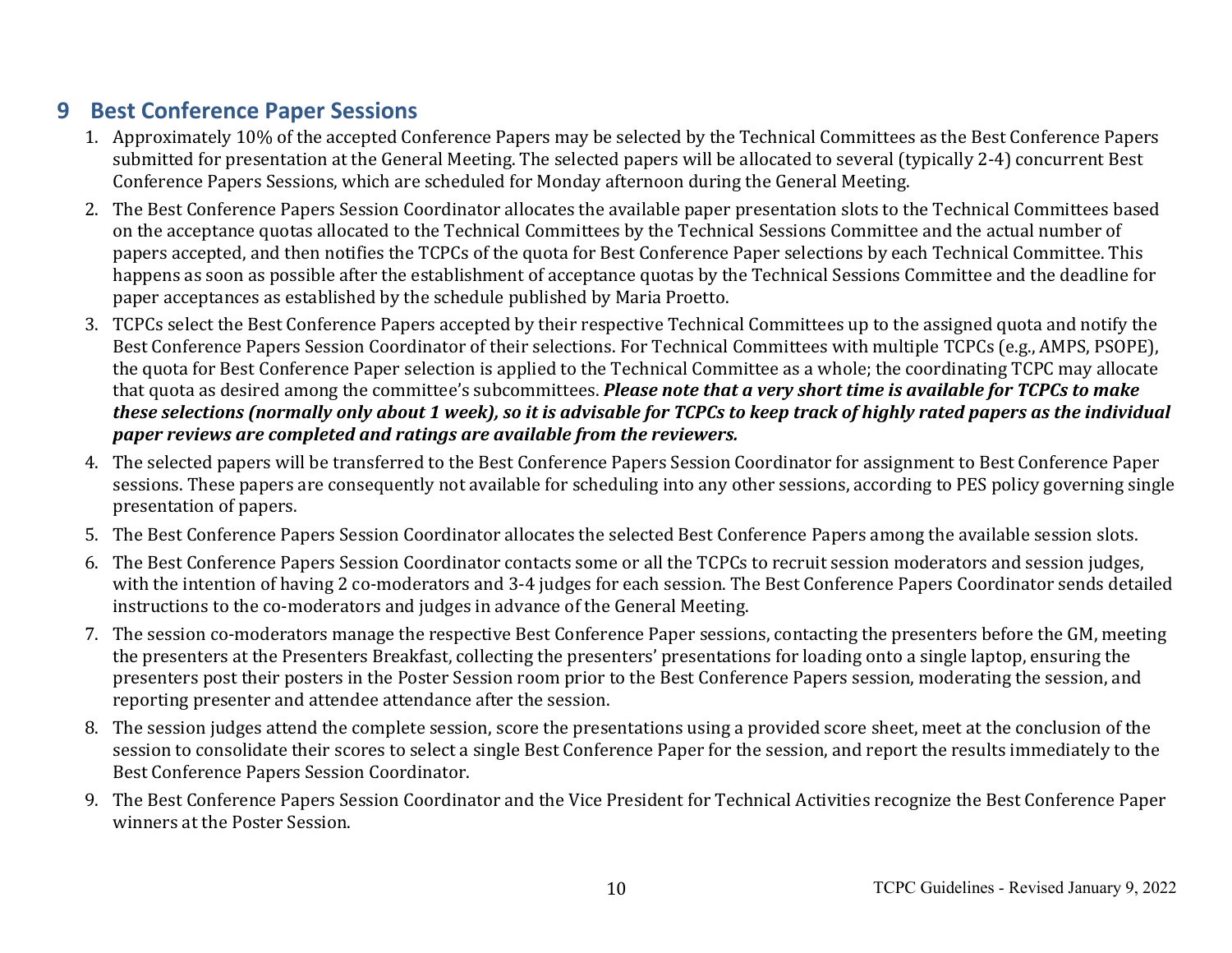- 10. The Best Conference Papers Session Coordinator prepares a script announcing the Best Conference Papers winners and provides it to the PES Awards Chair prior to the PES Awards Dinner (usually Tuesday evening).
- 11. The Best Conference Papers Session Coordinator prepares a congratulatory letter co-signed by the Vice President for Technical Activities and the Best Conference Papers Session Coordinator for each of the Best Conference Papers and emails it to all authors of each winning paper.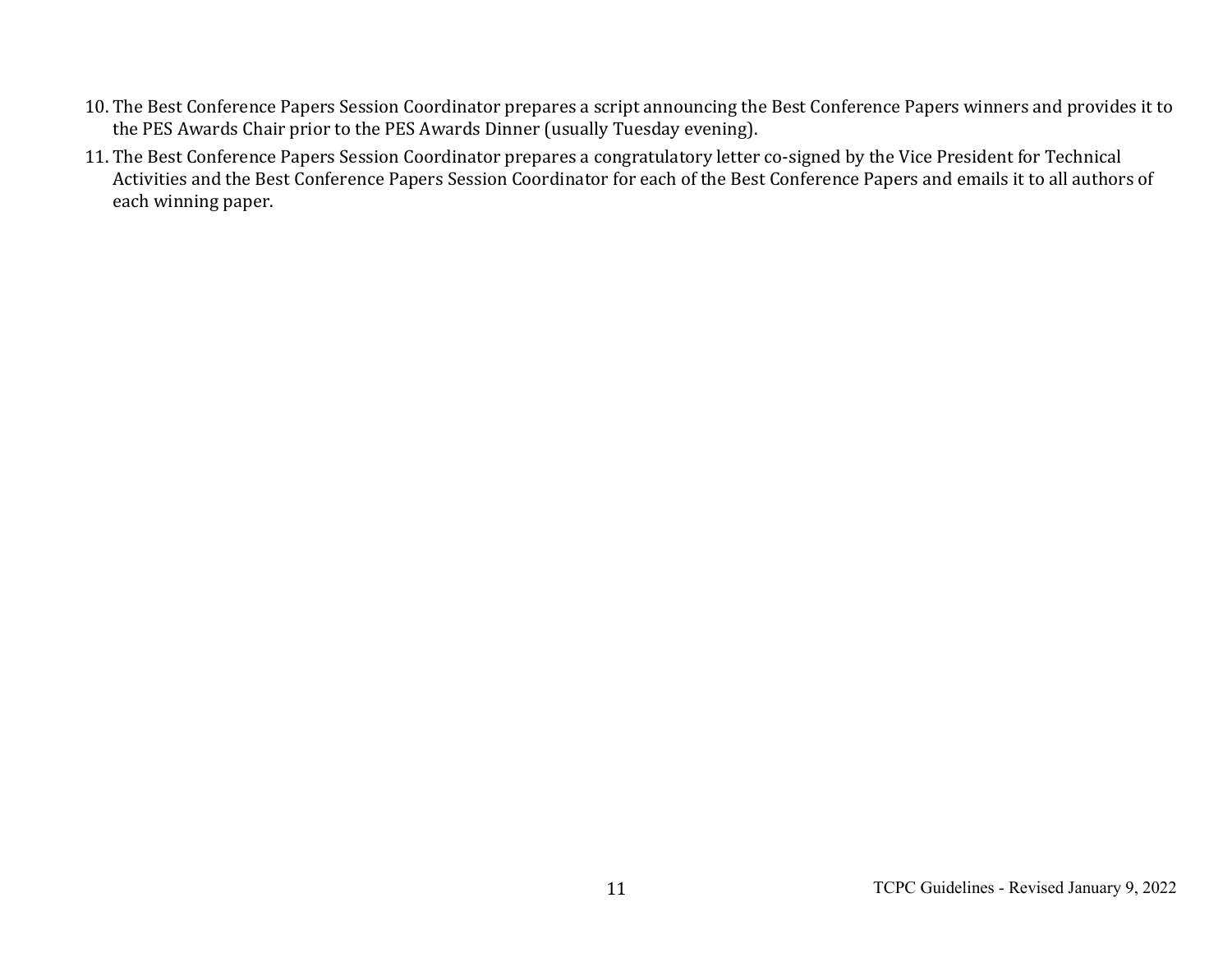#### **10 Paper Forum Sessions**

- 1. The Paper Forum Sessions are for presentation of the next tier of quality Conference Papers following the Best Conference Papers selections. Approximately 30% of the accepted Conference Papers may be selected by the Technical Committees for presentation at the Paper Forum Sessions.
- 2. The Paper Forum Session Coordinator is the Vice Chair of Technical Council unless delegated by him/her.
- 3. The Paper Forum Session Coordinator allocates the available paper presentation slots to the Technical Committees based on the acceptance quotas allocated to the Technical Committees by the Technical Sessions Committee and the actual number of papers accepted, and then notifies the TCPCs of the quota for Paper Forum selections by each Technical Committee. This selection follows the Best Conference Papers selection and happens as soon as possible after the establishment of acceptance quotas by the Technical Sessions Committee and the deadline for paper acceptances as established by the schedule published by Maria Proetto.
- 4. TCPCs select the Conference Papers accepted by their respective Technical Committees up to the assigned quota and notify the Paper Forum Session Coordinator of their selections. For Technical Committees with multiple TCPCs (e.g., PSACE, PSOPE), the quota for Paper Forum selection is applied to the Technical Committee as a whole; the coordinating TCPC may allocate that quota as desired among the committee's subcommittees. *Please note that a very short time is available for TCPCs to make these selections (normally only about 1 week), so it is advisable for TCPCs to keep track of highly rated papers as the individual paper reviews are completed and ratings are available from the reviewers.*
- 5. The Paper Forum Session Coordinator allocates the selected Paper Forum Papers among the available session slots (usually scheduled for Tuesday through Thursday).
- 6. The Paper Forum Session Coordinator contacts some or all the TCPCs to recruit session moderators. The Paper Forum Session Coordinator assigns the session moderators to specific Paper Forum Sessions and provides a list of the moderators, their contact information, and their session assignments to Maria Proetto for entry into the MIRA system. The MIRA system sends detailed instructions to the moderators in advance of the General Meeting.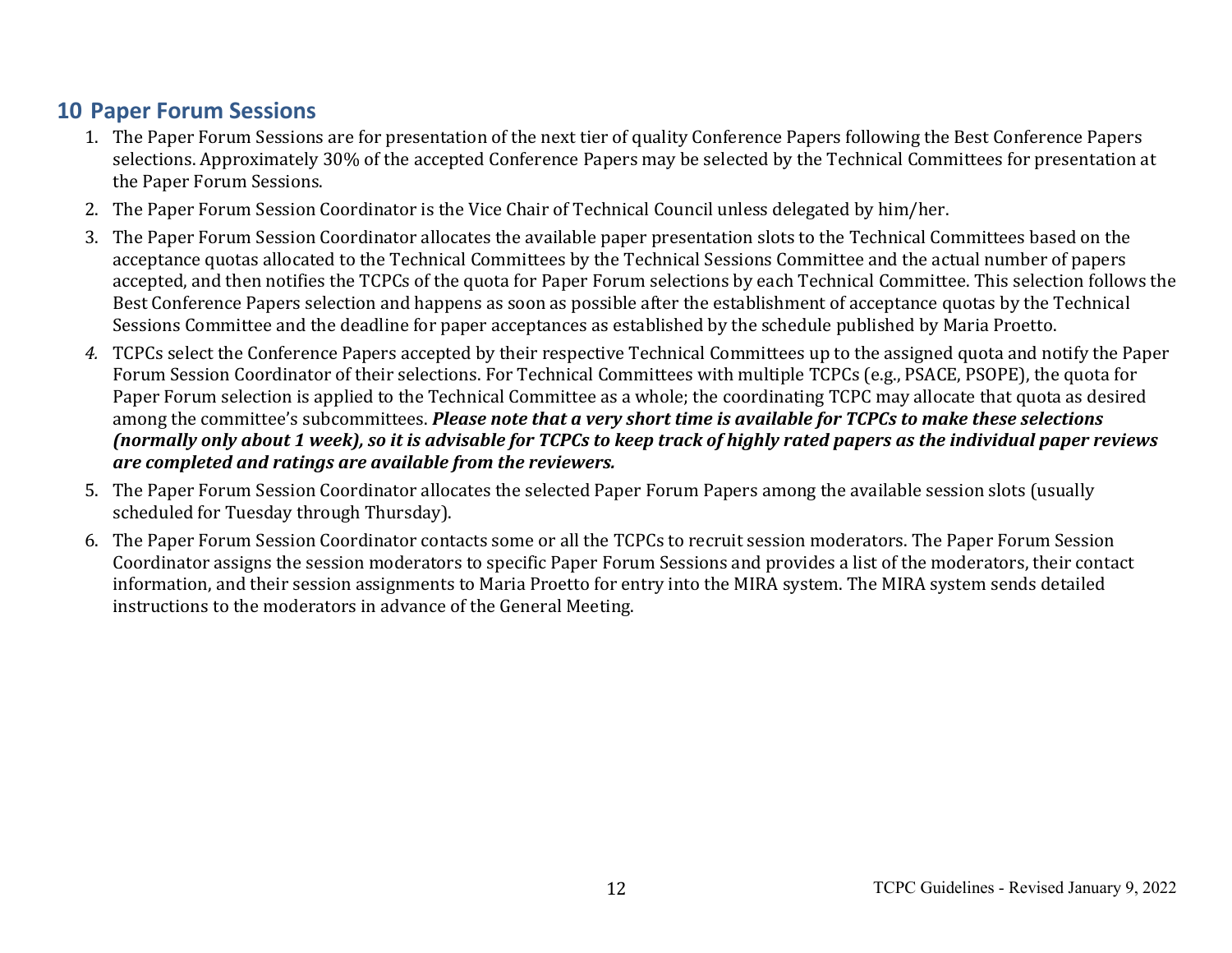#### **11 Poster Sessions**

- 1. TCPCs schedule a Poster Session for Monday evening and assign all accepted Conference Papers that have not been selected as Best Conference Papers or Paper Forum Papers to that Poster Session. The Monday evening Poster Sessions for the respective Technical Committees are scheduled concurrently as one large Poster Session, usually from 5:00pm to 8:00pm.
- 2. There are no specific moderator duties during the actual Poster Session. PES staff members guide Poster Session presenters to their assigned poster locations and verify that Poster Session authors are present at the session.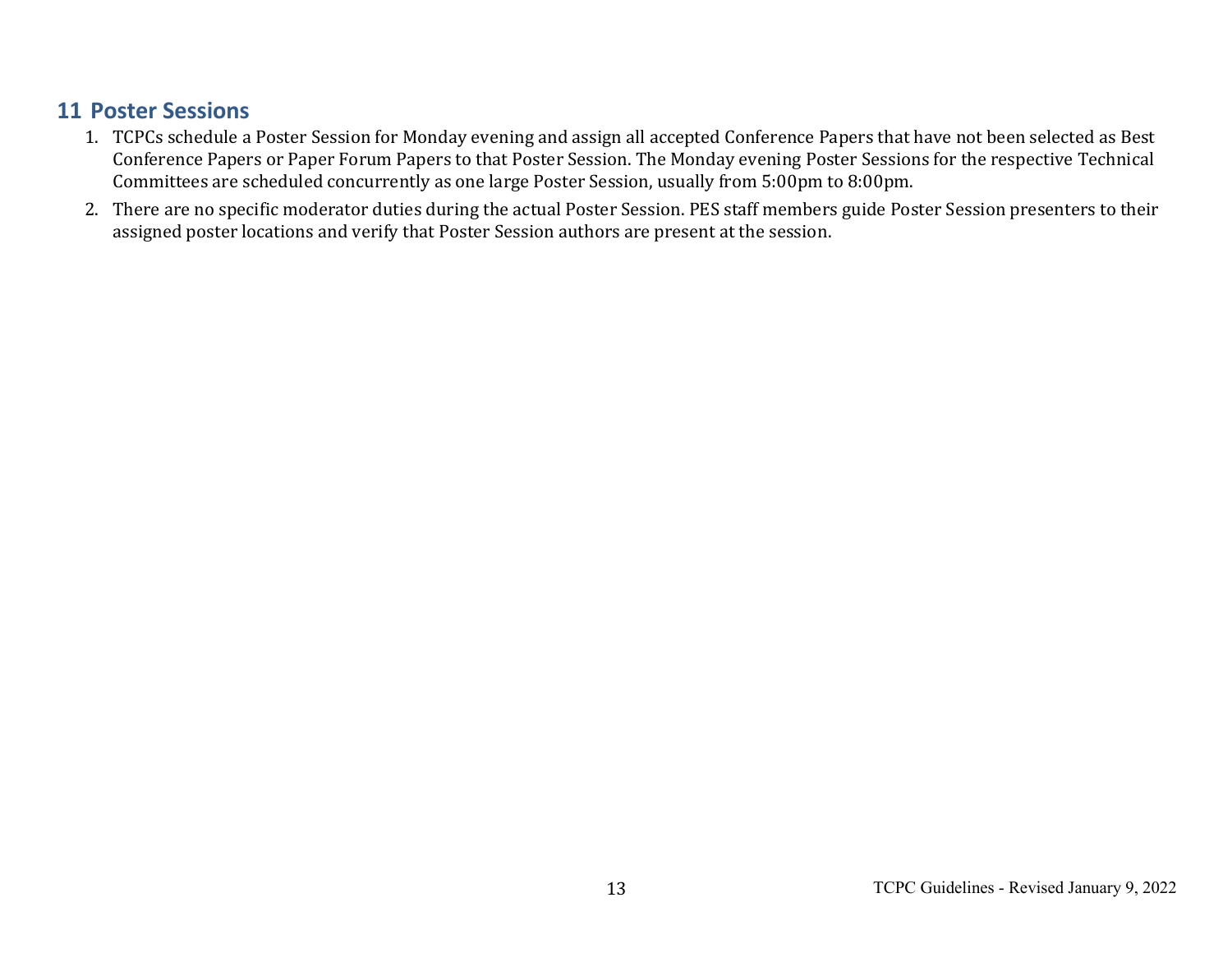### **12 Transactions Paper Sessions**

- 1. Authors may submit Transactions Papers that have been accepted for publication to be considered also for presentation at the General Meeting. A Transactions Paper submittal consists of the accepted Transactions Paper number and the Abstract.
- 2. The Technical Sessions Committee may impose a quota for Transactions Papers to be presented at the General Meeting.
- 3. Because accepted Transactions Papers have already been peer-reviewed by the Transactions Editorial Review Board, the TCPC simply reviews the topic of the submitted Transactions Paper to ensure the Transactions Paper topic is relevant to the overall scope of the General Meeting. If a quota has been imposed, the Transactions Papers Session Coordinator manages the allocation of acceptance quotas among the relevant Technical Committees.
- 4. The Transactions Papers Session Coordinator is the Vice Chair of Technical Council, unless delegated by him/her.
- 5. The Transactions Papers Session Coordinator allocates the submitted Transactions Papers accepted by the TCPCs among several Transactions Paper Sessions. The number of Transactions Paper Sessions is a function of the number of Transactions Papers accepted for presentation by the TCPCs.
- 6. The Transactions Papers Session Coordinator contacts some or all of the TCPCs to recruit session moderators. The Transactions Papers Session Coordinator assigns the moderators to specific Transactions Papers sessions and provides a list of the moderators, their contact information, and their session assignments to Maria Proetto for entry into the MIRA system. The MIRA system sends detailed instructions to the moderators in advance of the General Meeting.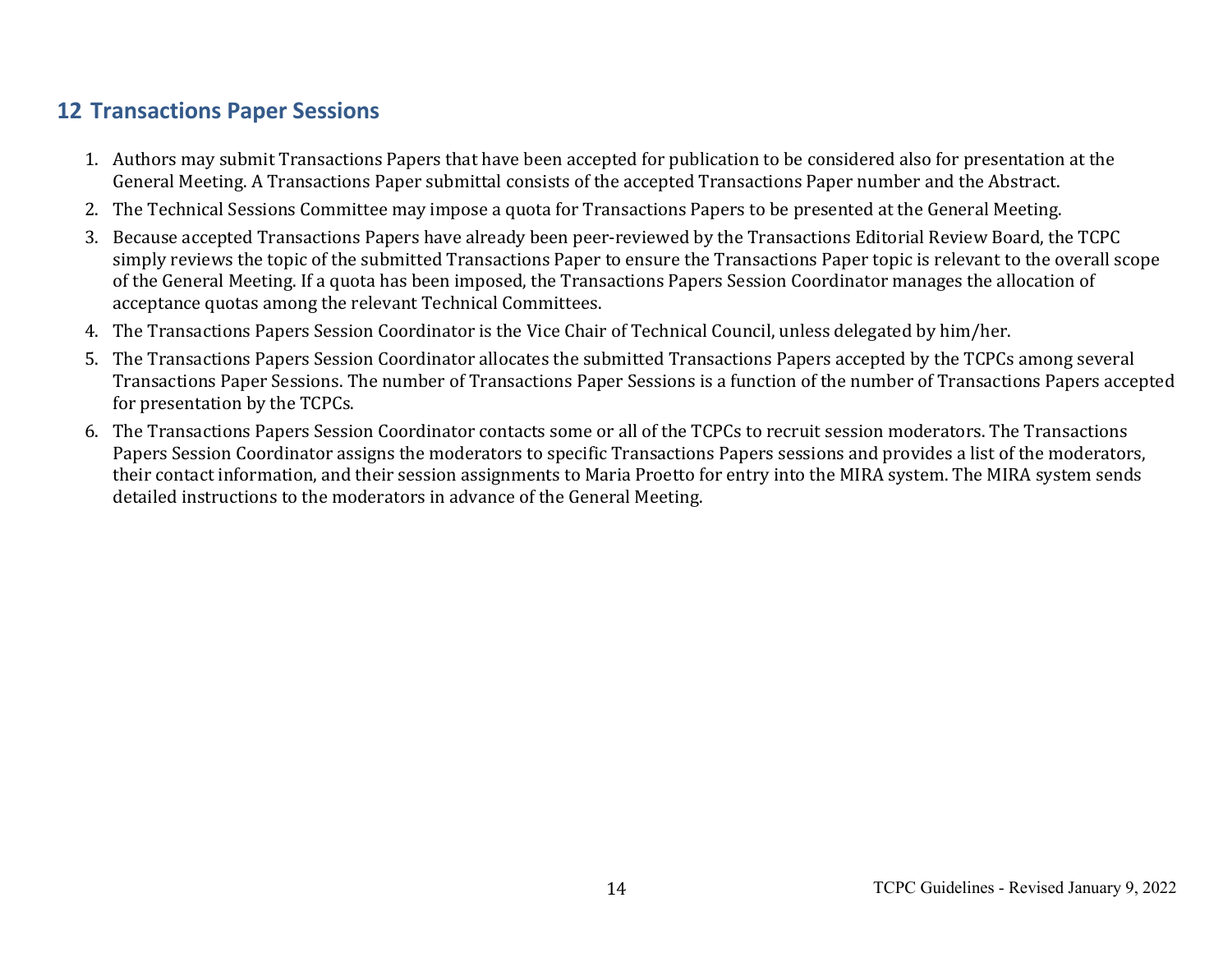#### **13 Tutorials**

- 1. Tutorials are organized under the auspices of the PES Power & Energy Education Committee (PEEC) Life Long Learning Subcommittee (LLLSC). The PES Education Services Manager, Susan Koval (s.koval@ieee.org) coordinates submittal of tutorial proposals to PEEC LLLSC.
- 2. The processes and rules for proposing, preparing, and conducting a tutorial are posted on the PEEC LLLSC Website at http://sites.ieee.org/pes-lllsc/tutorials-peec-manual/. Persons who wish to propose a tutorial should access the PEEC LLLSC Website for the latest documentation of the processes.
- 3. As a general summary of the process, tutorial proposals must obtain approval of the relevant Technical Committee or other PES technical organization before submitting the proposal to Susan Koval.
- 4. The submittal date for tutorial proposals is far in advance of the submittal dates for other PES GM session types, due mainly to the significant amount of time required to coordinate with PEEC LLLSC, obtain approval for the proposed tutorial, organize the tutorial, and develop the tutorial materials. As an example, tutorial proposals for the 2105 PES GM were due August 15, 2014.
- 5. Further information can be obtained from the PEEC LLLSC Website or from Susan Koval.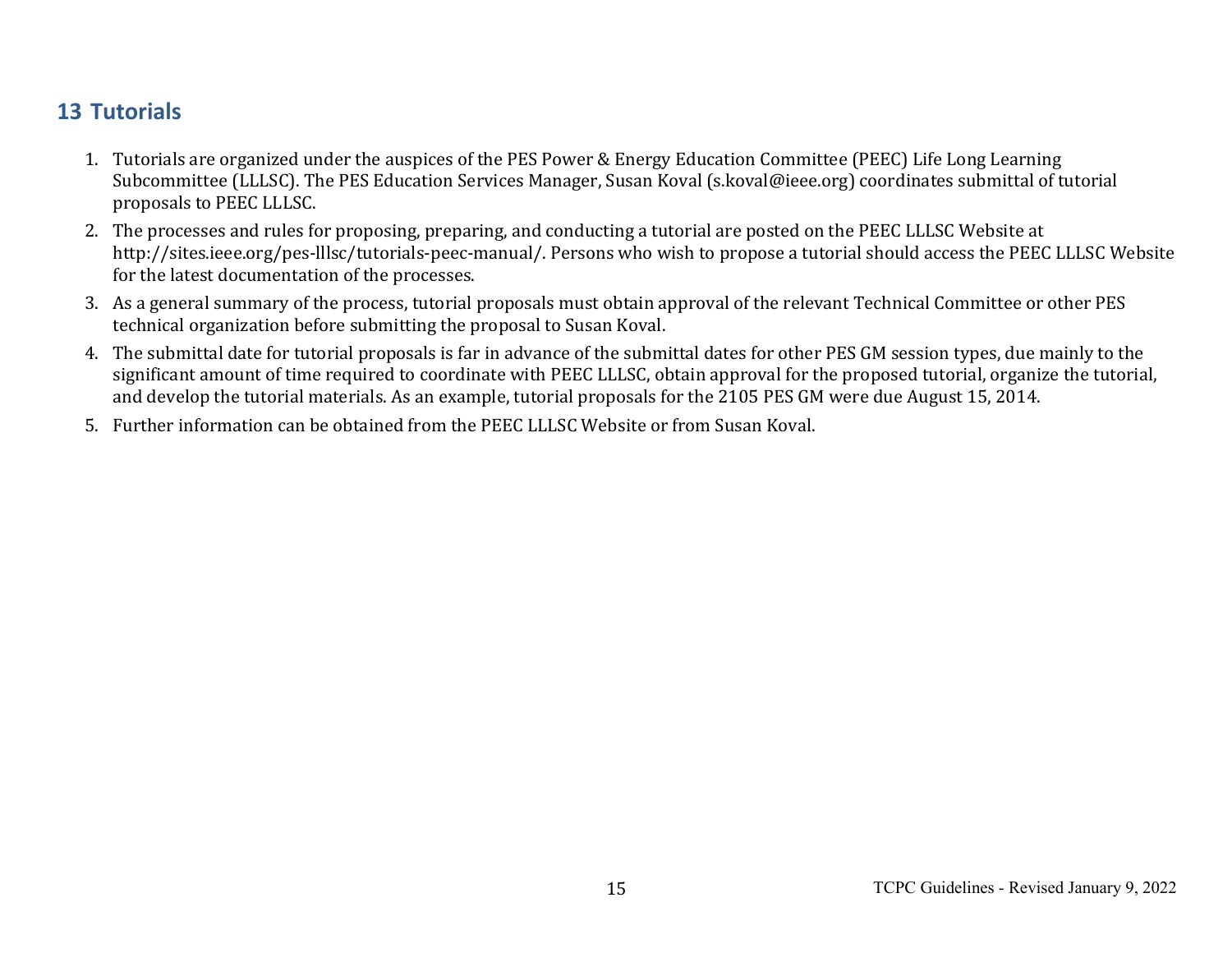## **14 Committee, Subcommittee, Task Force, and Working Group Meetings**

- 1. Committee, Subcommittee, Task Force, and Working Group meetings generally do not include Conference or Transactions Papers, but rather are usually intended as working sessions to conduct the business of the relevant group.
- 2. Audio/visual (AV) equipment is not provided from the GM budget—it must be provided for by the subcommittee, task force, or working group, either by paying for it directly through the GM AV contractor or by self-providing (e.g., bringing a borrowed projector). A screen is normally provided upon request.
- 3. TCPCs generally submit Committee, Subcommittee, Task Force, and Working Group meeting schedule requests to the MIRA site after the JTCM according to the timeline published by Maria Proetto.